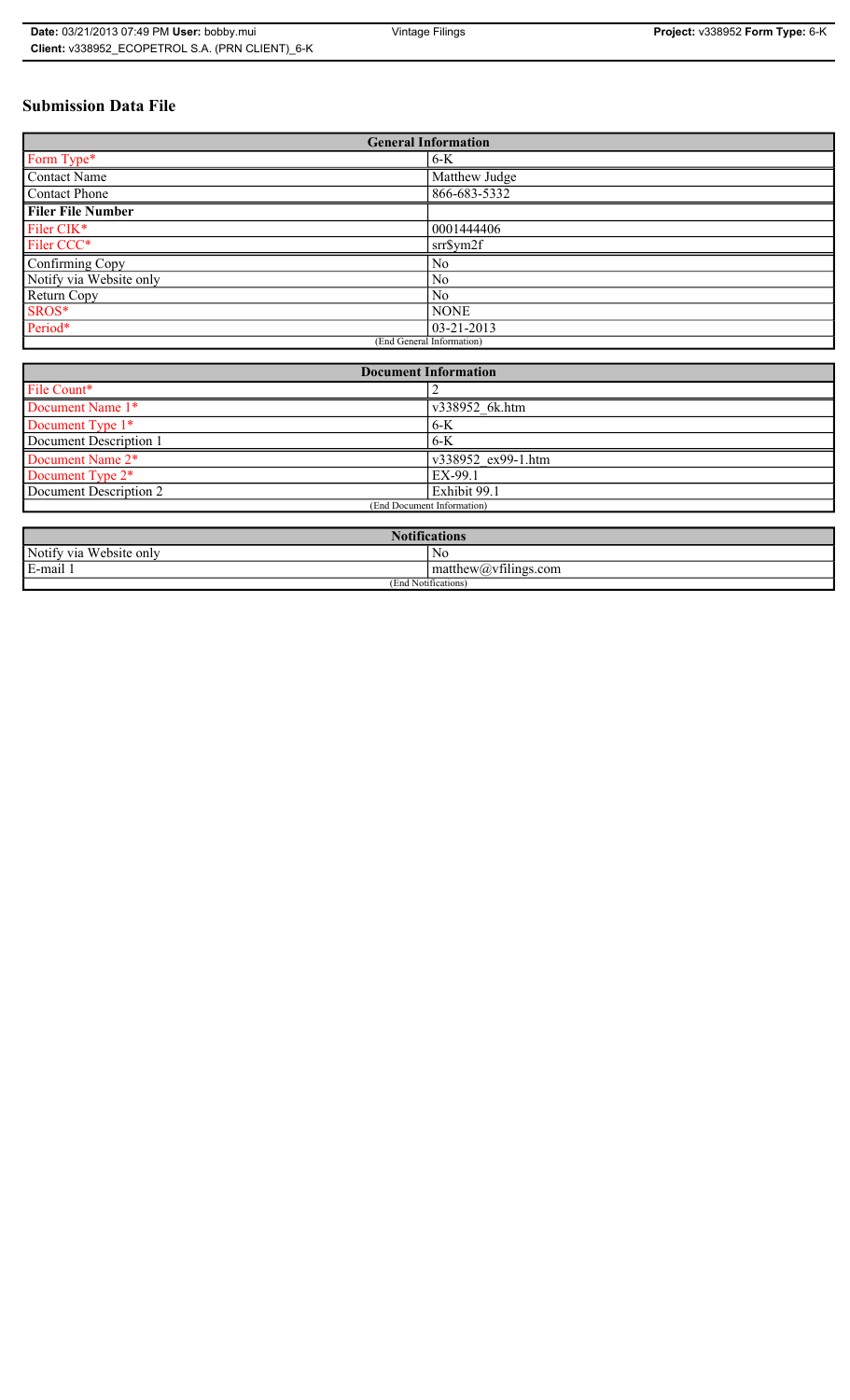### **SECURITIES AND EXCHANGE COMMISSION Washington, D.C. 20549**

### **FORM 6-K REPORT OF FOREIGN PRIVATE ISSUER PURSUANT TO RULE 13a-16 OR 15d-16 OF THE SECURITIES EXCHANGE ACT OF 1934**

March, 2013

Commission File Number: 333-153452

**ECOPETROL S.A.**

*(Exact name of registrant as specified in its Charter)*

Carrera 7 No. 37 – 69 BOGOTA – COLOMBIA

*(Address of registrant's principal executive offices)*

Indicate by check mark whether the registrant files or will file annual reports under cover Form 20-F or Form 40-F.

Form 20-F  $\boxtimes$  Form 40-F  $\Box$ 

Indicate by check mark if the registrant is submitting the Form 6-K in paper as permitted by Regulation S-T Rule 101(b)(1):

 $Yes$   $\Box$   $No$   $X$ 

Indicate by check mark if the registrant is submitting the Form 6-K in paper as permitted by Regulation S-T Rule 101(b)(7):

 $Yes$   $\Box$   $No$   $X$ 

Indicate by check mark whether by furnishing the information contained in this Form, the registrant is also thereby furnishing the information to the Commission pursuant to Rule 12g3-2(b) under the Securities Exchange Act of 1934.

 $Yes$   $\square$ 

If "Yes" is marked, indicate below the file number assigned to the registrant in connection with Rule 12g3-2(b): 82- N/A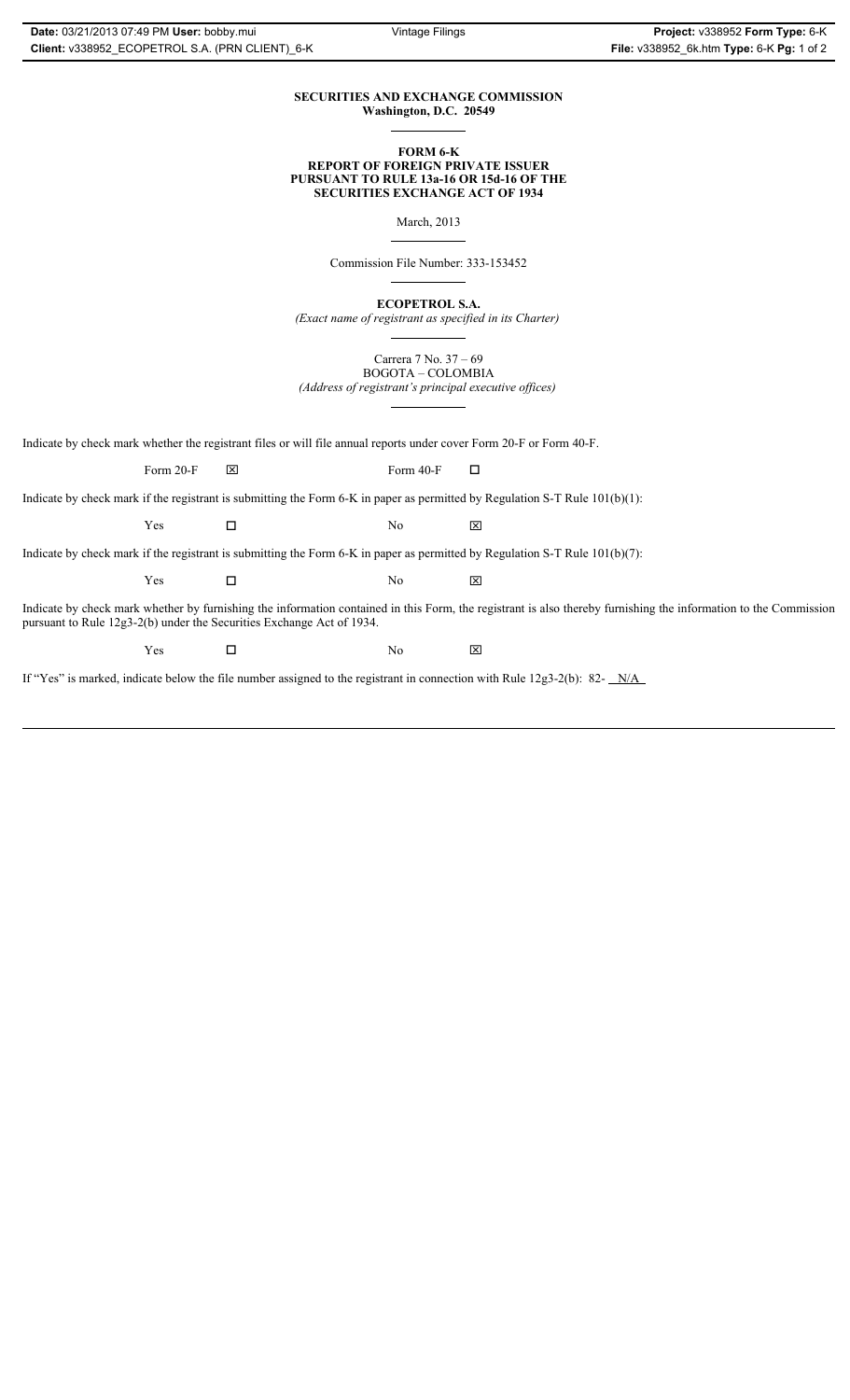## SIGNATURE

Pursuant to the requirements of the Securities Exchange Act of 1934, the Registrant has duly caused this report to be signed on its behalf by the undersigned, thereto duly authorized.

Date: March 21, 2013

Ecopetrol S.A.

By: /s/ Adriana M. Echeverri

Name: Adriana M. Echeverri Title: Chief Financial Officer